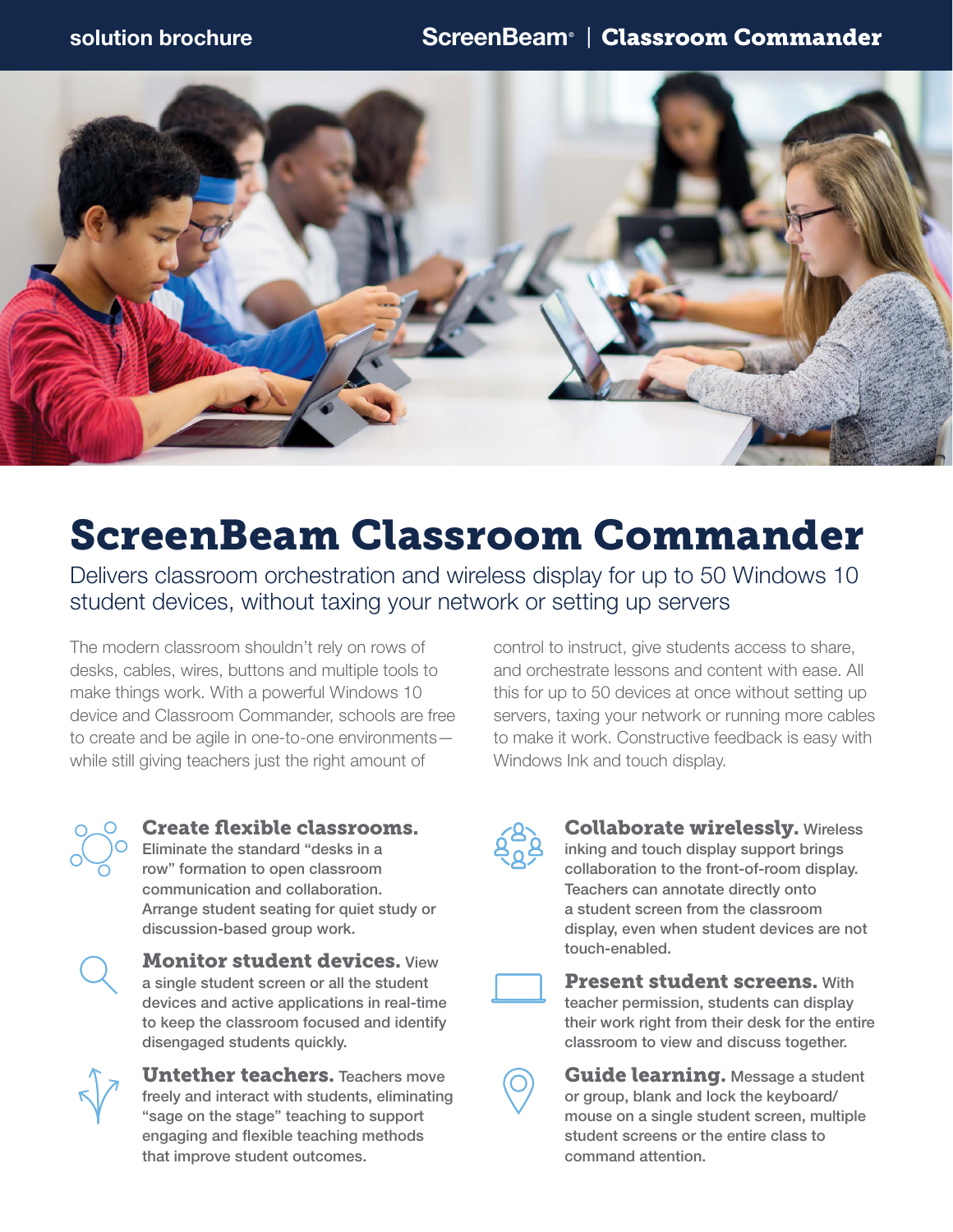

## A Wireless Environment Made Easy

### ScreenBeam 1000 EDU delivers unparalleled deployment options for teacher and student wireless presentations

ScreenBeam Classroom Commander creates an in-room hub for wireless connectivity that is automated, extremely easy to use and eliminates network congestion.

Support for the Miracast™ technology standard enables Windows devices to connect directly to the ScreenBeam receiver while maintaining connectivity to the school network for Internet and LAN services. This enables

the wireless display functionality, student device monitoring and control to happen off the school network, eliminating the heavy bandwidth impact of traditional student device monitoring and the extraordinary cost of dedicated servers to support the application. The result: streamlined, easy-to-implement solution for wireless connectivity that saves valuable resources while optimizing instruction time.

## Modern Classrooms Require Instant and Constructive Feedback

### Wireless Windows inking instantly captures annotations on room touch displays and saves on the presenter's device

When teachers combine native Windows Inking across the Windows 10 and Office 365 applications with ScreenBeam, they can share their notes, presentations and more directly to student devices or the front of room display improving classroom collaboration.

Marking up student content and images or creating sticky notes gets a point across efficiently. Then ScreenBeam's unique support of touch displays captures and saves annotations on the student device screen.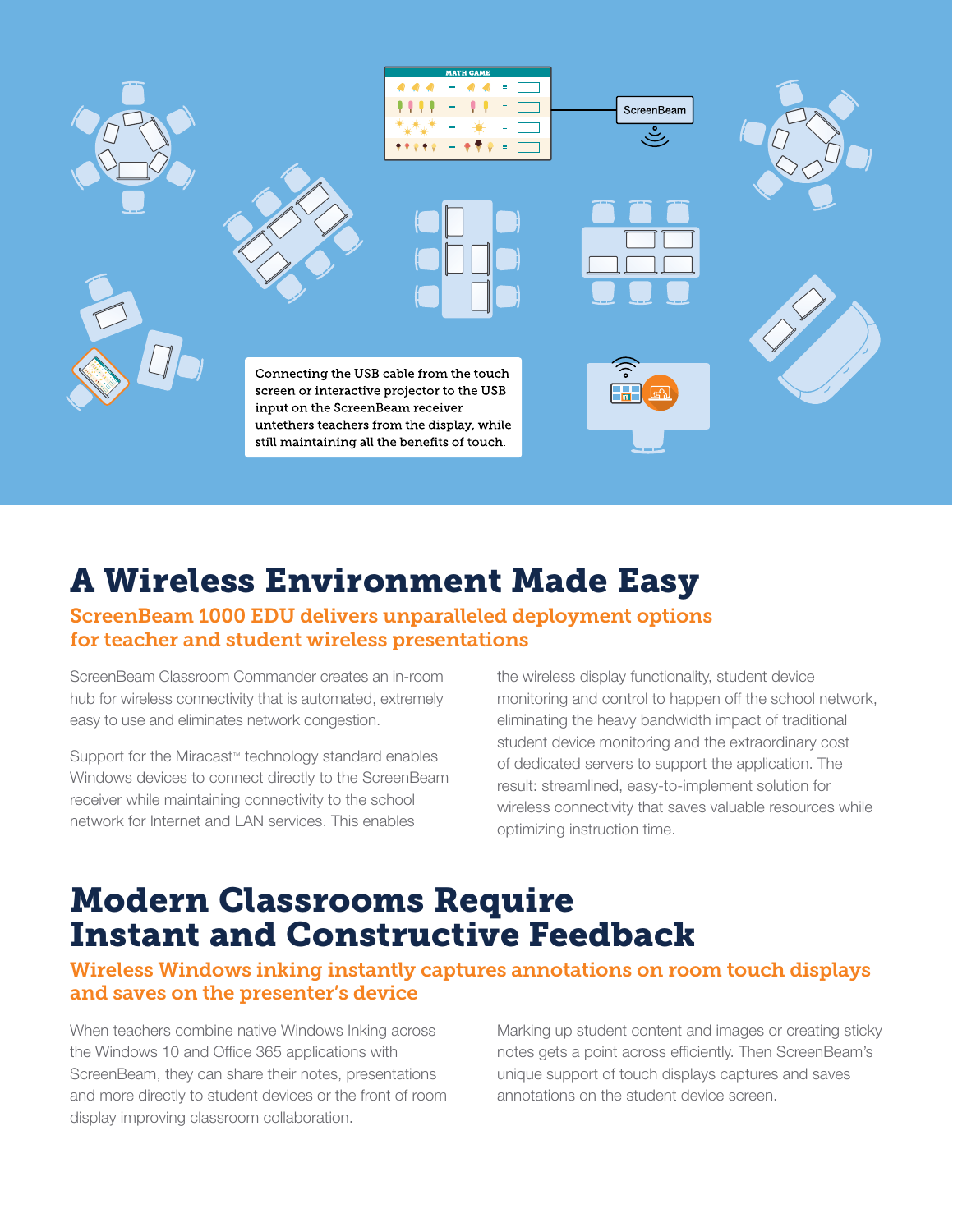## Three Components, One Complete Solution

CATALOG NUMBER: SBWD1000EDU



### ScreenBeam 1000 EDU Wireless Display Receiver

- $\bullet$  Supports up to 51 simultaneous connections.
- Creates a secure in-room hub enabling local wireless connectivity with no impact on school network.
- Enables direct connection between device and ScreenBeam receiver with Miracast standard.
- Reduces the communication latency between teacher and student devices.



### Classroom Commander Software License

- Software license enables wireless orchestration features for classroom with up to 51 devices.
- Teacher and student device apps are available online.
- Covers maintenance, fixes, and firmware updates for duration of one year license.



### Central Management System (CMS) Software

- Receiver includes CMS software for centralized management of wireless display receivers on the network.
- School IT administrators monitor status, organize and group ScreenBeam receivers by location.
- Push firmware updates, reset and change individual preferences, change network settings and enable remote help-desk service.

## Watch a Video

ScreenBeam Classroom Commander increases learning outcomes. www.screenbeam.com/get-sbcc

### Request a Trial

Request a demo kit supporting three connections: one teacher PC and two student PCs with complete feature set. www.screenbeam.com/forms/request-a-trial